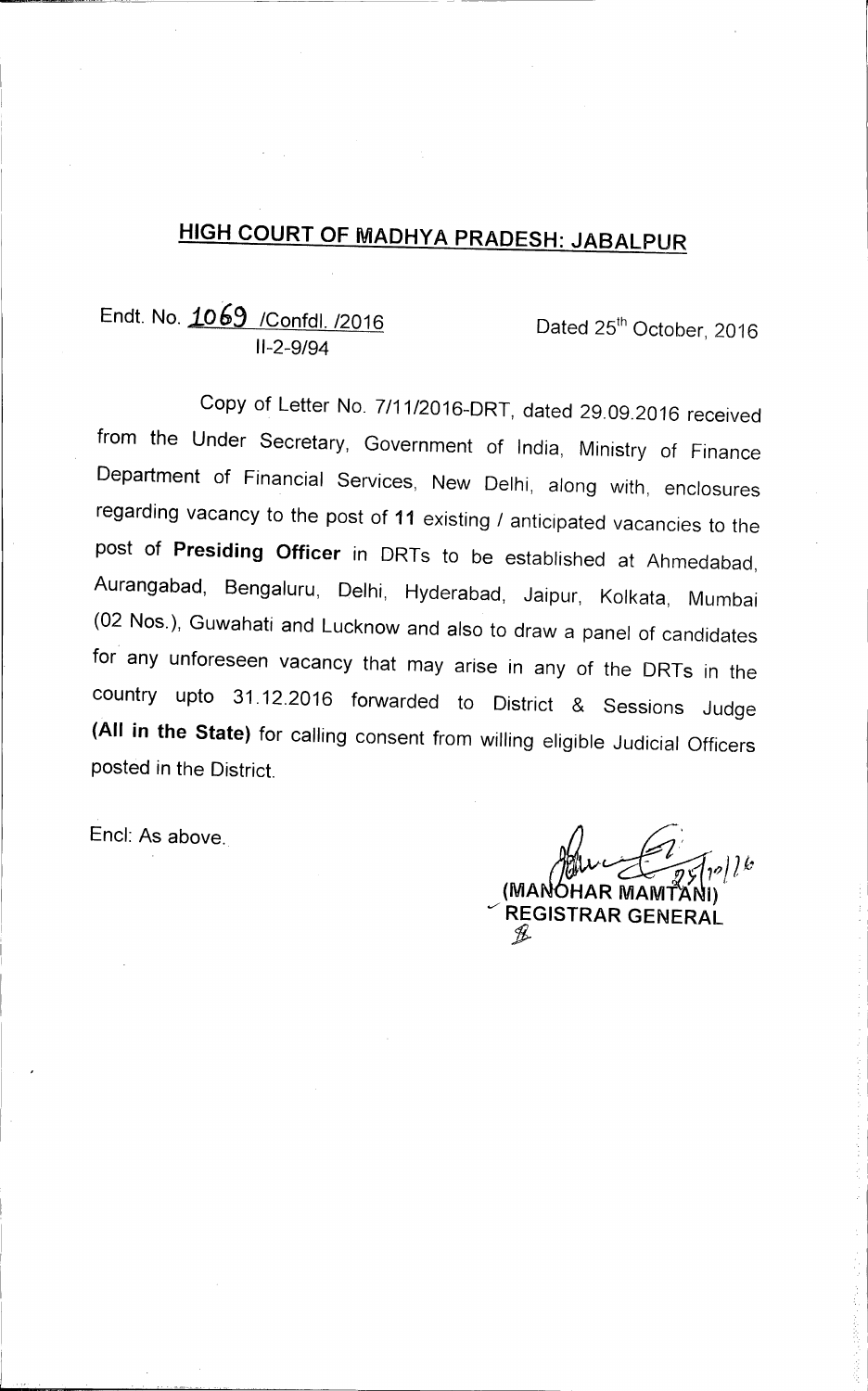#### F. No. 7/11/2016-DRT Government of India Ministry of Finance Department of Financial Services

Jeevan Deep Building, Sansad Marg, New Delhi — 110001 29<sup>th</sup> September, 2016 み<br>あたい

→ 青石 数 → はるながき 現

To,

The Registrar Generals of all the High Courts of India

**Sub:** Filling up of the posts of Presiding Officer in Pay Band P6-4 Rs.37,400-67,000 plus Grade Pay of Rs.10,000 (pre-revised) in Debts Recovery Tribunals (DRTs).

Sir,

In continuation of this Department's vacancy circular of even number dated 13.04.2016, I am directed to say that it is now proposed to fill 11 (eleven) existing/anticipated vacancies of Presiding Officer in Debts Recovery Tribunals (DRTs) at Ahmedabad, Aurangabad, Bengaluru, Delhi, Hyderabad, Jaipur, Kolkata, Mumbai (02 Nos.), Guwahati and Lucknow and also to draw a panel of candidates for any unforeseen vacancy that may arise in any of the DRTs in the country up to 31.12.2016. **The vacancies are subject to change without notice.** 

•2. The eligibility for appointment to the post of Presiding Officer of a Tribunal is as under:

"A person shall not be qualified for appointment as the Presiding Officer of a Tribunal unless he is, or has been, or is qualified to be, a District Judge."

**3. Consequent upon the amendment of section 6 of the Recovery of Debts due to Banks** and **Financial Institutions Act, 1993, notified as The Enforcement of Security Interest and Recovery of Debts Laws and Miscellaneous Provisions (Amendment) Act, 2016, the selected candidates shall hold office for a term of five years from the date on which he enters upon** the office or till he **attains the age of sixty five years, whichever is earlier.** 

The terms and conditions of the service applicable to the post of Presiding Officer, DRT will be regulated in accordance with Debts Recovery Tribunal (Salaries, Allowances and other terms and conditions of service of Presiding Officer), Rules, 1993, as amended from time to time (copy enclosed). Under the Rules, the post of Presiding Officer carries pay in Pay Band PB-4 Rs.37,400-67,000 plus Grade Pay of Rs.10,000 (pre-revised) and allowances as admissible to a Central Government Officer drawing similar Grade Pay.

5. It is requested that the posts may be circulated amongst the officers of the High Court and the particulars of the officers who are eligible and willing and whose services can be spared, may be forwarded in the prescribed application proforma (enclosed as Annexure) alongwith attested copies of Annual Confidential Reports for the last five years i.e. from 2011-12 to 2015-16 [If ACR/APAR for a period more than 3 months is not recorded then ACRs/APARs prior to 2011-12 for the matching period should be forwarded alongwith No Report Certificate (NRC)], information on disposal of cases in last two years, vigilance clearance and integrity certificate to the Under Secretary(DRT), Department of Financial Services, Ministry of Finance, 3rd Floor, Jeevan Deep Building, Sansad Marq, New Delhi-110001.

6. The applications submitted in response to this circular should reach this Department **on or before 10<sup>th</sup> November, 2016.** Advance copies of applications or applications received without requisite documents or those received after the last date will be summarily rejected. **Those who have applied against this Department's vacancy circular of even number dated 13.04.2016 need not apply** again.

7. The advertisement and prescribed application proforma is also available on this Ministry's website — finmin.nic.in (URL: <u>http://finamcialservices.gov.in/vacancycirculars\_index.asp</u>).

'yn L<sub>ot</sub> 1) *JABALFUS* Pradesh (*Julya Pradesh ) Your staithfully*, (V.V.S. Kharayat) *c\40%.1*  Under Secretary (DRT) *A—t L OCT <sup>21116</sup>* Tel. No: 011-23748769 Encl: as above  $R$ <sup>og</sup> N<sub>o</sub>  $221016$  $E$ 0g $\sigma$ • r *r*   $\bm{h}$ ich Con *<sup>E</sup>.l4k311 IVI*  s, *(011.1*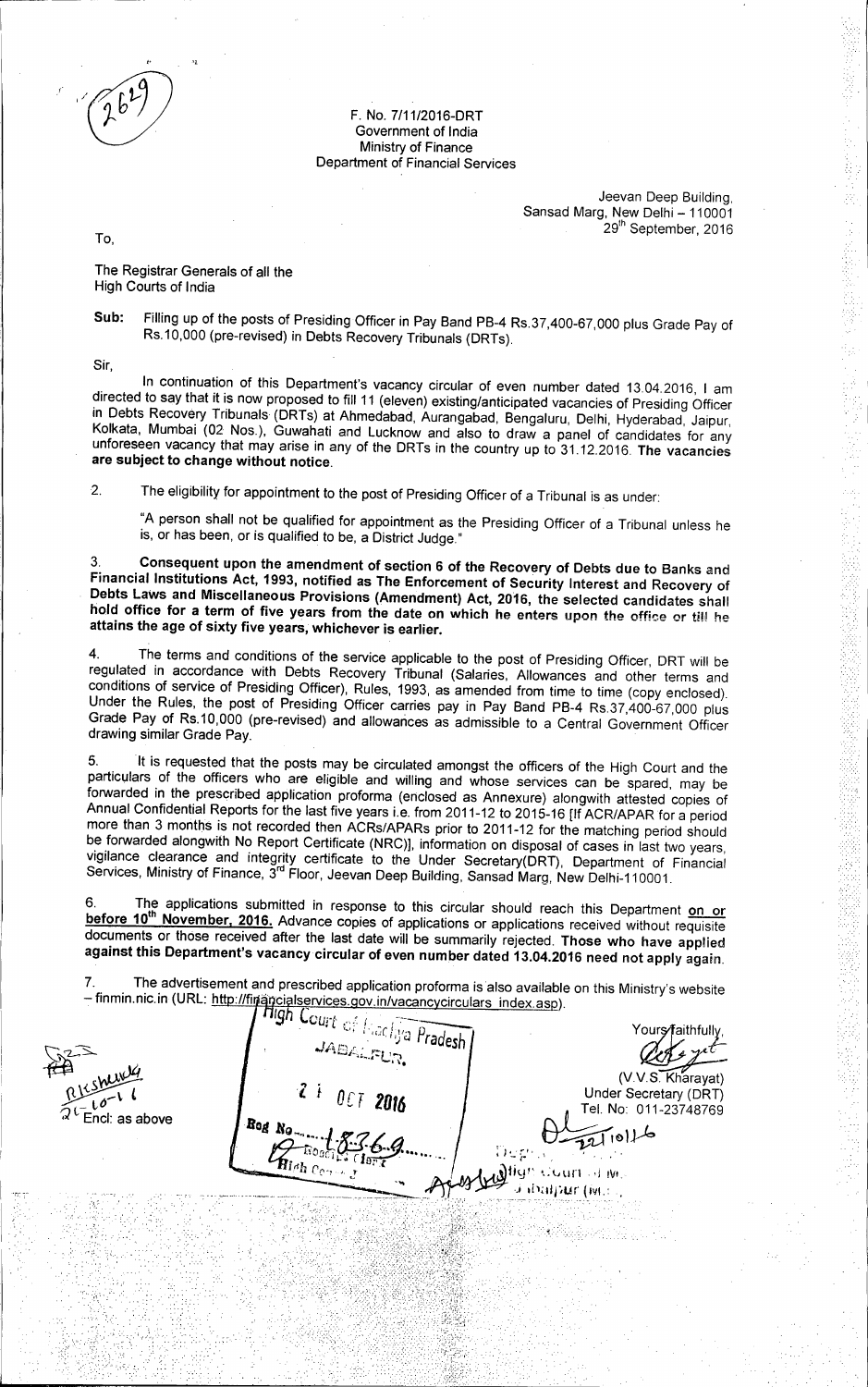#### *24NNEXURE*

#### PROFORMA

#### **APPLICATION FOR SELECTION TO THE POST OF PRESIDING OFFICER, DEBTS RECOVERY TRIBUNALS**

#### **PART-I**

- **1.** Name in Full (in Block Letters) :
- 2. Date of Birth :
- 3. Father's/ Husband's name:
- 4. Present Address:

(i) Office (Address and Tel. No.)

(ii) Residence (Address and Tel. No):

- (iii) Mobile No.
- (iv) Email ID:
- 5. Parent department's complete Address: (With Telephone No., FAX No. and E-mail ID\*)
- 6. Educational qualifications:
- 7. (a) Date of entry in the service, if applicable:

(d) Name of service:

8. Details of postings (in last 10 years):

| S.  | Designation | Department/<br>Office | Organisation | Period |    |
|-----|-------------|-----------------------|--------------|--------|----|
| No. |             |                       |              | From   | To |
|     |             |                       |              |        |    |
|     |             |                       |              |        |    |
|     |             |                       |              |        |    |
|     |             |                       |              |        |    |
|     |             |                       |              |        |    |
|     |             |                       |              |        |    |
|     |             |                       |              |        |    |
|     |             |                       |              |        |    |

- 9. (a) Present post held:
	- (b) Date of appointment in present post, on regular basis:
	- (c) Present Pay-Scale:
	- (d) Present Basic pay:

Recent passport<br>size photograph duly signed by the applicant

. . . . . . 2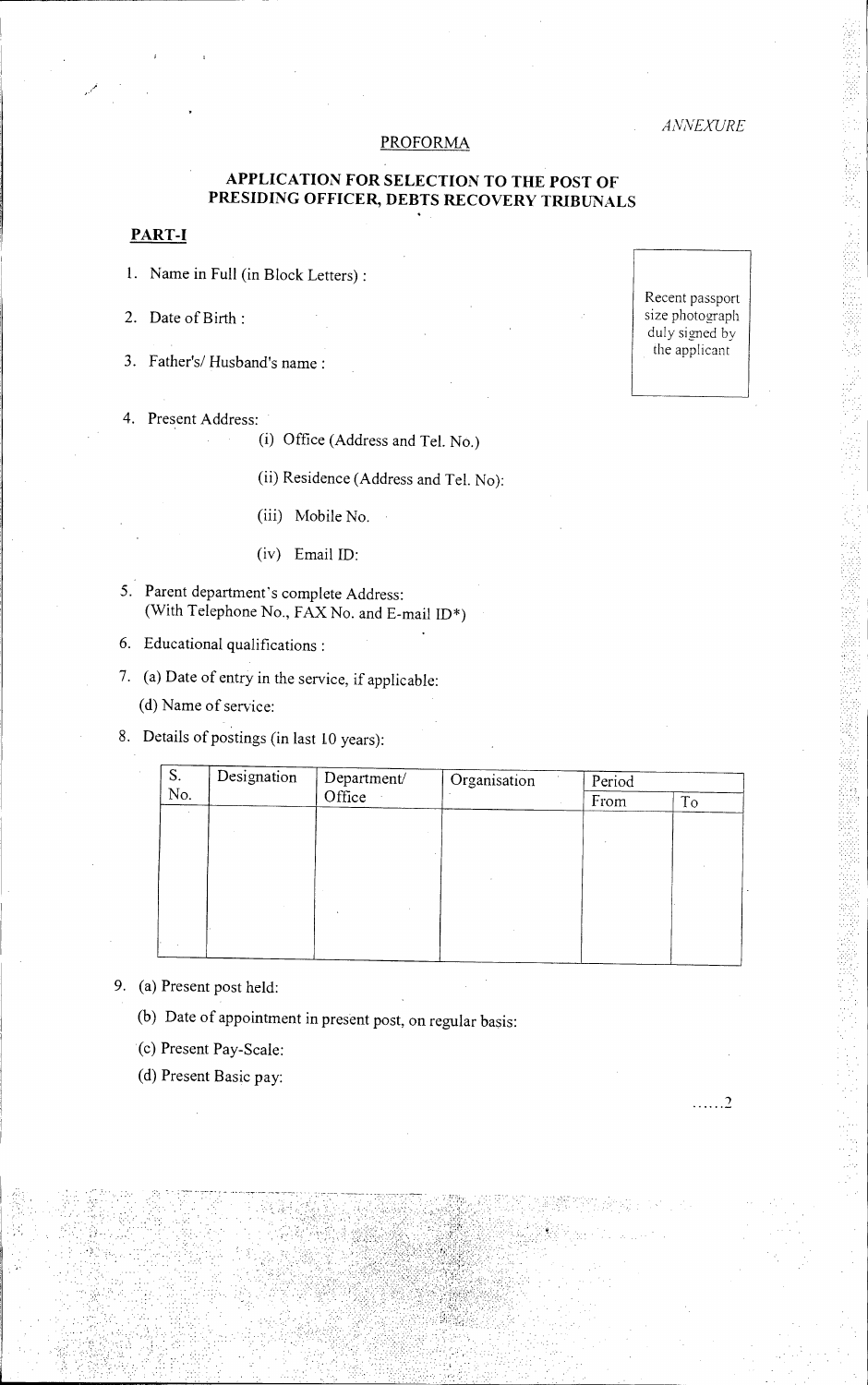- 10. Date of Retirement:
- 11. (a) Whether any Disciplinary action/ charge sheet is pending/contemplated:
	- (b) Date of return from previous Deputation, if any:
	- (c) No. of cases disposed of in past 2 years: (in case of Judicial Officers only)
- 12. (a) Date of Enrollment as Advocate:
	- (b) Years of practice
	- (c) Whether enrollment Certificate is surrender: with Bar Council

(d) If so, since when:

- 13. (i)Annual Income (in case of practicing Advocate): (Please enclose copy of ITR for AY 2015-16) (ii) Professional Income (AY 2015-16)
- 14. How qualified for the post applied for: (Please give full details)
- 15. Whether belongs to SC/ ST/ OBC :

16. Preference for place of posting: (In respect of existing vacancies 2

- 17. Preference for place of posting 1 for the panel in respect of 2 unforeseen vacancies that may 3 arise upto 31.12.2016
- 18. Any other Qualifications/ Experience not covered above:

Certified that the information furnished above by me is correct.

*(Name & Signature of Candidate)* 

 $\ldots$  3

| Place: | ٠ |
|--------|---|
| Date:  |   |

3 4

5